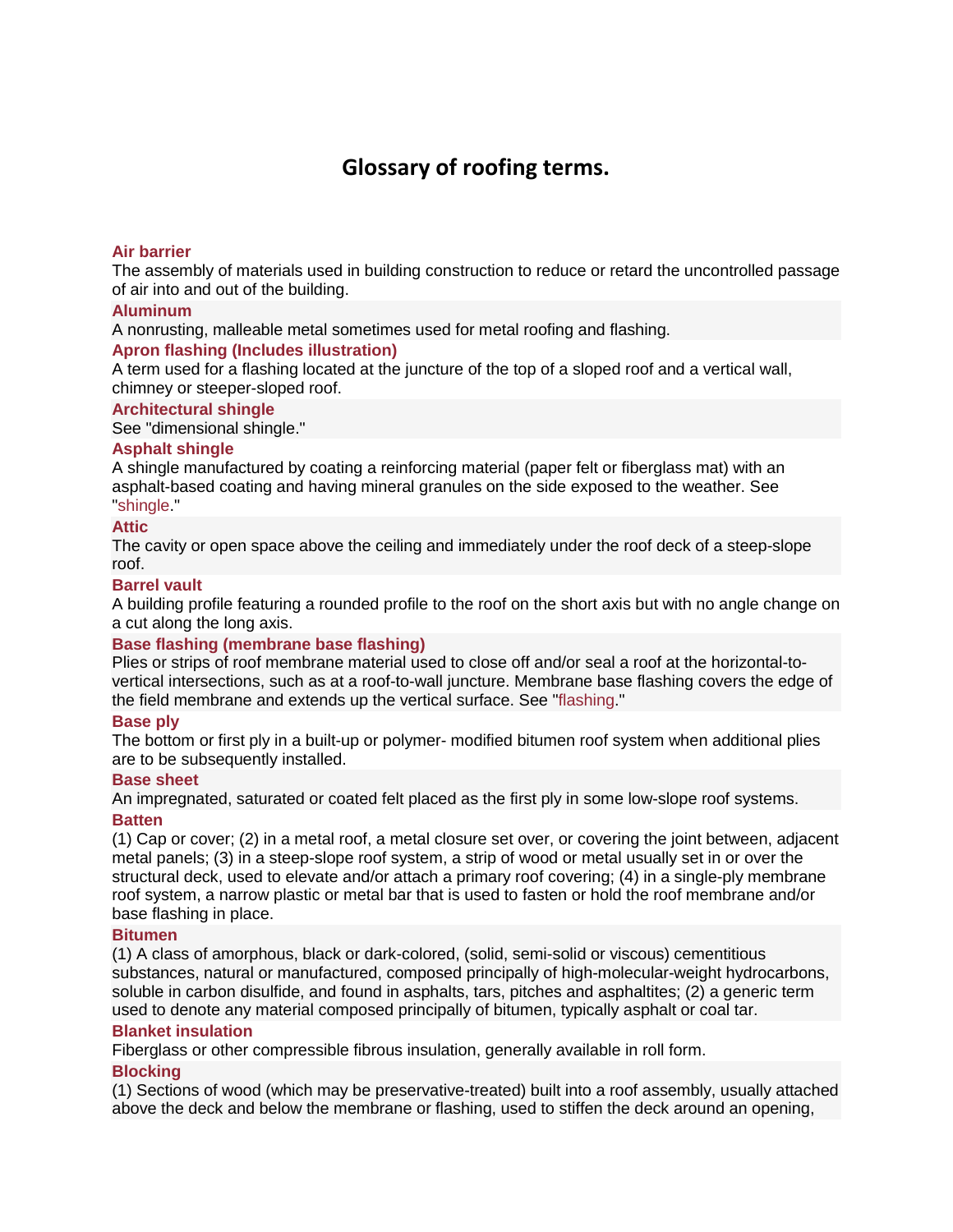act as a stop for insulation, support a curb, or serve as a nailer for attachment of the membrane and/or flashing; (2) wood cross-members installed between rafters or joists to provide support at cross-joints between deck panels.

### **[Boot](http://www.everybodyneedsaroof.com/Glossary/Details/91/Boot)**

(1) A covering made of flexible material that may be preformed to a particular shape, used to exclude dust, dirt, moisture, etc., from around a penetration; (2) a flexible material used to form a closure, sometimes installed at inside and outside corners.

# **[Building code](http://www.everybodyneedsaroof.com/Glossary/Details/100/Building-code)**

The minimum construction requirements established generally by national organizations and adopted completely or in altered form by local governing authorities. Building code controls design, construction, quality of materials, use and occupancy, location, and maintenance of buildings and structures within the area for which the code was adopted.

# **[Built-up roof \(BUR\)](http://www.everybodyneedsaroof.com/Glossary/Details/102/Built-up-roof-BUR)**

A continuous, semi-flexible roof membrane consisting of multiple plies of saturated felts, coated felts, fabrics or mats assembled in place with alternate layers of bitumen and surfaced with mineral aggregate, bituminous materials, a liquid-applied coating or a granule-surfaced cap sheet.

# **[Cap flashing](http://www.everybodyneedsaroof.com/Glossary/Details/111/Cap-flashing)**

(1) Usually composed of metal, used to cover or shield the upper edges of the membrane base flashing or wall flashing; (2) a flashing used to cover the top of various buildings components, such as parapets or columns. See ["flashing"](http://www.nrca.net/Technical/Search/GlossaryDetails/303) and ["coping.](http://www.nrca.net/Technical/Search/GlossaryDetails/175)"

# **[Cap sheet](http://www.everybodyneedsaroof.com/Glossary/Details/112/Cap-sheet)**

A sheet, often granule-surfaced, used as the top ply of some built-up or polymer-modified bitumen roof membranes and/or flashings.

# **[Caulking](http://www.everybodyneedsaroof.com/Glossary/Details/116/Caulking)**

(1) The physical process of sealing a joint or juncture; (2) sealing and making weathertight the joints, seams or voids between adjacent surfaces by filling with a sealant.

#### **[Channel flashing](http://www.everybodyneedsaroof.com/Glossary/Details/128/Channel-flashing)**

In steep-slope roof construction, a type of flashing used at roof-to-wall junctures and other roof-tovertical plane intersections where an internal gutter is needed to handle runoff. Commonly used with profile tile.

# **[Chimney](http://www.everybodyneedsaroof.com/Glossary/Details/131/Chimney)**

Stone, masonry, prefabricated metal or wood-framed structure containing one or more flues projecting through and above a roof.

# **[Cladding](http://www.everybodyneedsaroof.com/Glossary/Details/135/Cladding)**

A material used as the exterior wall enclosure of a building.

#### **[Cleat](http://www.everybodyneedsaroof.com/Glossary/Details/136/Cleat)**

A continuous metal strip, or angled piece, used to secure metal components. See ["clip.](http://www.nrca.net/Technical/Search/GlossaryDetails/138)"

#### **[Clerestory](http://www.everybodyneedsaroof.com/Glossary/Details/137/Clerestory)**

(1) An upward extension of enclosed space created by carrying a setback vertical wall (typically glazed) up and through the roof slope; (2) two intersecting shed roofs on different planes. **[Clip](http://www.everybodyneedsaroof.com/Glossary/Details/138/Clip)**

# A noncontinuous metal component or angle piece used to secure a metal panel to a substrate or two or more metal components together. See ["cleat.](http://www.nrca.net/Technical/Search/GlossaryDetails/136)"

### **[Closed-cut valley \(Includes illustration\)](http://www.everybodyneedsaroof.com/Glossary/Details/139/Closed-cut-valley-Includes-illustration)**

A method of valley application in which shingles from one side of the valley extend across the valley while shingles from the other side are trimmed back approximately 2 inches from the valley centerline.

#### **[Coating](http://www.everybodyneedsaroof.com/Glossary/Details/143/Coating)**

A fluid material applied in the field as a film to the roof surface to provide weather protection to the original roof substrate.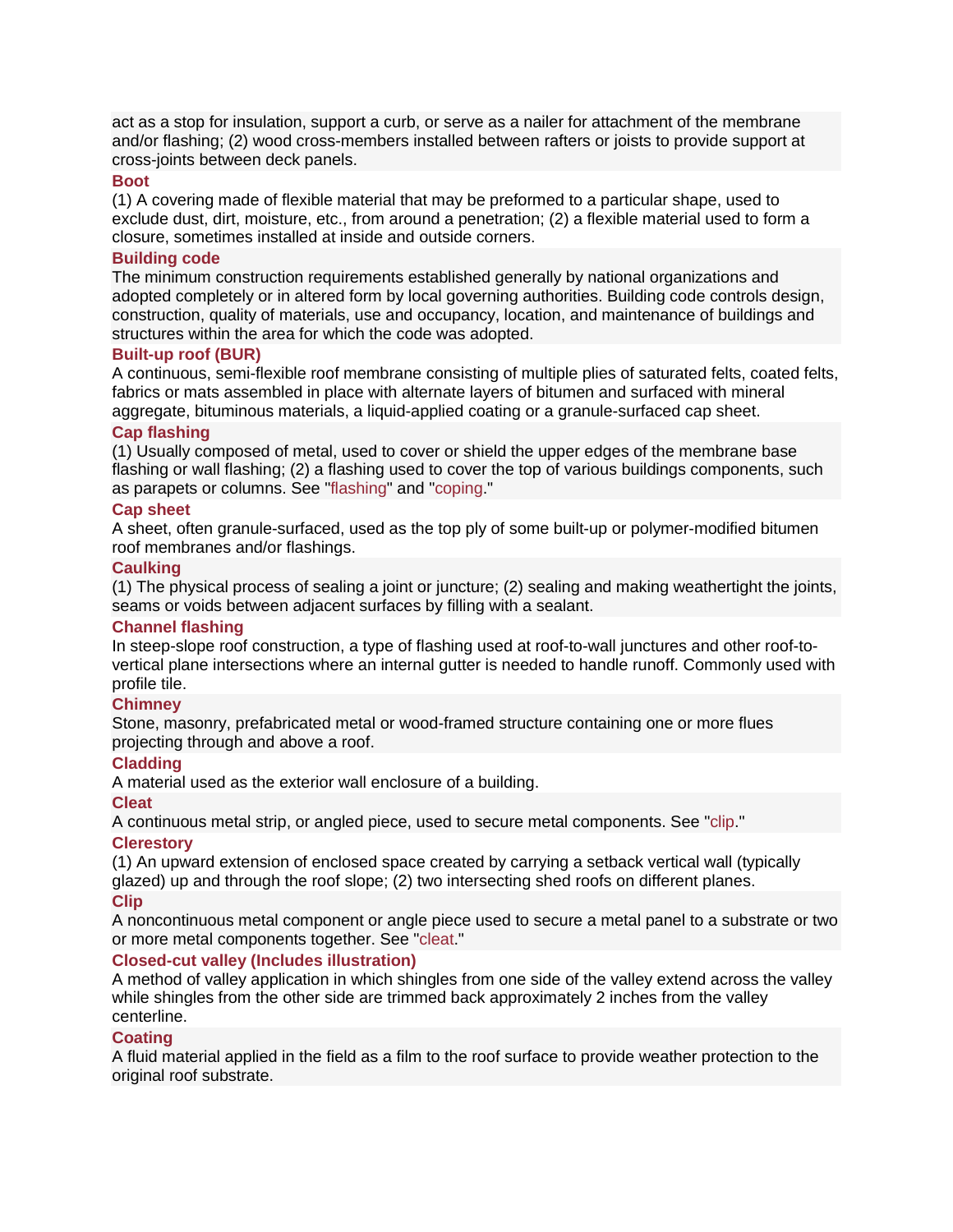# **[Code](http://www.everybodyneedsaroof.com/Glossary/Details/144/Code)**

A collection of laws (regulations, ordinances or statutory requirements) adopted by an authority having jurisdiction. See ["building code.](http://www.nrca.net/Technical/Search/GlossaryDetails/100)"

# **[Cold-applied](http://www.everybodyneedsaroof.com/Glossary/Details/147/Cold-applied)**

Designed for or capable of being applied without heating as contrasted to hot-applied. Cold-applied materials are furnished in liquid state, whereas hot-applied materials are furnished as solids that must be heated to liquefy before application.

# **[Collar](http://www.everybodyneedsaroof.com/Glossary/Details/150/Collar)**

A metal cap flashing around a vent pipe projecting above a roof deck.

# **[Cool roof](http://www.everybodyneedsaroof.com/Glossary/Details/174/Cool-roof)**

A roof system that uses products made of highly reflective and emissive materials for its top surface. Cool roof surfaces can remain at markedly lower temperatures when exposed to solar heat in service than surfaces of roofs constructed with traditional non-reflective roofing products.

# **[Coping](http://www.everybodyneedsaroof.com/Glossary/Details/175/Coping)**

The covering piece on top of a wall exposed to the weather, usually made of metal, masonry or stone.

# **[Copper](http://www.everybodyneedsaroof.com/Glossary/Details/176/Copper)**

A soft, malleable, naturally weathering metal used in metal roofing or flashing.

# **[Cornice](http://www.everybodyneedsaroof.com/Glossary/Details/177/Cornice)**

The decorative horizontal molding or projected roof overhang.

#### **[Counter-battens](http://www.everybodyneedsaroof.com/Glossary/Details/178/Counter-battens)**

Vertical wood or metal strips installed on steep-slope roofs over which horizontal battens are secured. The primary roof covering is attached or secured to these horizontal battens.

# **[Counterflashing \(Includes illustration\)](http://www.everybodyneedsaroof.com/Glossary/Details/179/Counterflashing-Includes-illustration)**

Formed metal or elastomeric sheeting secured on or into a wall, curb, pipe, rooftop unit or other surface to cover and protect the upper edge of a base flashing and its associated fasteners.

#### **[Course](http://www.everybodyneedsaroof.com/Glossary/Details/180/Course)**

(1) The term used for a row of roofing material that forms the roofing, waterproofing or flashing system; (2) one layer of a series of materials applied to a surface (e.g., a five-course wall flashing is composed of three applications of roof cement with one ply of felt or fabric sandwiched between two layers of roof cement).

### **[Cover board](http://www.everybodyneedsaroof.com/Glossary/Details/182/Cover-board)**

An insulation board used over closed cell plastic foam insulation (e.g., polyisocyanurate) to prevent blistering when used in conjunction with hot bituminous membranes. Suitable cover-board insulations are glass-faced siliconized gypsum board, fiberglass board, perlite board, wood fiberboard or mineral fiberboard. Cover boards are also recommended between polyisocyanurate insulation and single-ply membranes to protect the polyisocyanurate.

# **[Cricket \(Includes illustration\)](http://www.everybodyneedsaroof.com/Glossary/Details/190/Cricket-Includes-illustration)**

A relatively small area of a roof constructed to divert water from a horizontal intersection of the roof with a chimney, wall, expansion joint or other projection.

#### **[Curb](http://www.everybodyneedsaroof.com/Glossary/Details/196/Curb)**

(1) A raised member used to support roof penetrations, such as skylights, mechanical equipment, hatches, etc., above the level of the roof surface; (2) a raised roof perimeter relatively low in height.

#### **[Damp-proofing](http://www.everybodyneedsaroof.com/Glossary/Details/205/Damp-proofing)**

Treatment of a surface or structure to resist the passage of water in the absence of hydrostatic pressure.

#### **[Deck](http://www.everybodyneedsaroof.com/Glossary/Details/209/Deck)**

A structural component of the roof of a building. The deck must be capable of safely supporting the design dead and live loads, including the weight of the roof system, and the additional live loads required by the governing building codes and provide the substrate to which the roof or waterproofing system is applied. Decks are either noncombustible, (e.g., corrugated metal, concrete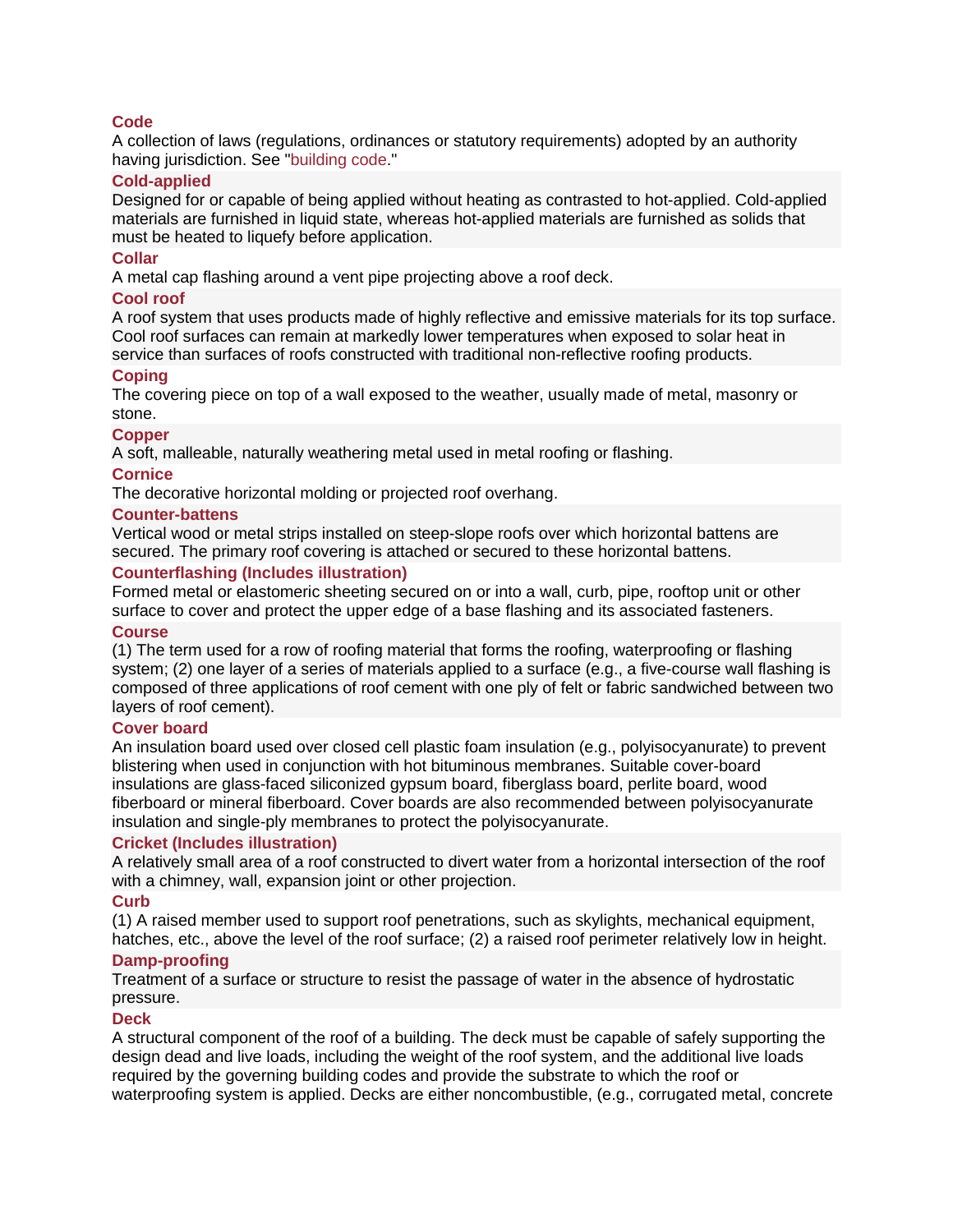or gypsum) or combustible (e.g., wood plank or plywood).

# **[Dormer \(Includes illustration\)](http://www.everybodyneedsaroof.com/Glossary/Details/221/Dormer-Includes-illustration)**

A structure projecting from a sloping roof usually housing a window or ventilating louver.

# **[Downspout](http://www.everybodyneedsaroof.com/Glossary/Details/225/Downspout)**

A vertical pipe or conduit used to carry runoff water from a scupper, conductor head or gutter of a building to a lower roof level or to the ground or storm water runoff system; also called a conductor or leader.

# **[Drain](http://www.everybodyneedsaroof.com/Glossary/Details/227/Drain)**

An outlet or other device used to collect and direct the flow of runoff water from a roof area.

# **[Drip edge](http://www.everybodyneedsaroof.com/Glossary/Details/230/Drip-edge)**

A metal flashing or other overhanging component with an outward projecting lower edge intended to control the direction of dripping water and help protect underlying building components.

# **[Eave \(Includes illustration\)](http://www.everybodyneedsaroof.com/Glossary/Details/238/Eave-Includes-illustration)**

The lower edge of a sloping roof; that part of a roof which projects beyond the wall.

# **[Edge venting](http://www.everybodyneedsaroof.com/Glossary/Details/240/Edge-venting)**

The practice of providing regularly spaced or continuously protected (louvered or otherwise shielded) openings along a roof edge or perimeter, used as part of a ventilation system to dissipate heat and moisture vapor.

#### **[EPDM](http://www.everybodyneedsaroof.com/Glossary/Details/256/EPDM)**

Ethylene propylene diene M-class rubber, also called ethylene propylene diene terpolymer. See ["ethylene propylene diene terpolymer.](http://www.nrca.net/Technical/Search/GlossaryDetails/266)"

# **[Ethylene propylene diene terpolymer \(EPDM\)](http://www.everybodyneedsaroof.com/Glossary/Details/266/Ethylene-propylene-diene-terpolymer-EPDM)**

A terpolymer of ethylene, propylene and diene with the residual unsaturated portion of the diene in the side chain to provide for vulcanization. It is a thermosetting synthetic elastomer. EPDM is an acronym for "ethylene propylene diene M-class rubber," which is a name assigned to this material within the classification established in ASTM D1418.

# **[Expansion joint](http://www.everybodyneedsaroof.com/Glossary/Details/270/Expansion-joint)**

A structural separation between two building elements that allows free movement between the elements without damage to the roof or waterproofing system.

#### **[Fascia](http://www.everybodyneedsaroof.com/Glossary/Details/279/Fascia)**

(1) In steep-slope roofing, a board that is nailed to the ends of a roof rafter; sometimes supports a gutter; (2) in low-slope roofing, the vertical or steeply sloped roof or trim located at the perimeter of a building. Typically, it is a border for a low-slope roof system.

#### **[Fastener](http://www.everybodyneedsaroof.com/Glossary/Details/280/Fastener)**

Any of a wide variety of mechanical securement devices and assemblies, including nails, staples, screws, cleats, clips and bolts, that may be used to secure various components of a roof assembly. **[Felt](http://www.everybodyneedsaroof.com/Glossary/Details/281/Felt)**

A flexible sheet manufactured by the interlocking of fibers with a binder or through a combination of mechanical work, moisture and heat. Felts are manufactured principally from wood pulp and vegetable fibers (organic felts), asbestos fibers (asbestos felts), glass fibers (fiberglass felts or ply sheets) or polyester fibers.

### **[Fiberglass insulation](http://www.everybodyneedsaroof.com/Glossary/Details/284/Fiberglass-insulation)**

Blanket or rigid board insulation composed of glass fibers bound together with a binder, faced or unfaced, used to insulate roofs and walls.

#### **[Fire resistance](http://www.everybodyneedsaroof.com/Glossary/Details/295/Fire-resistance)**

The property of materials or their assemblies that prevents or retards the passage of excessive heat, hot gases or flames under conditions of use.

# **[Fire-retardant-treated \(FRT\) plywood](http://www.everybodyneedsaroof.com/Glossary/Details/296/Fire-retardant-treated-FRT-plywood)**

Plywood that has been impregnated under pressure with mineral salts; in the event of fire, the burning wood and salts emit noncombustible gases and water vapor instead of the usual flammable vapors.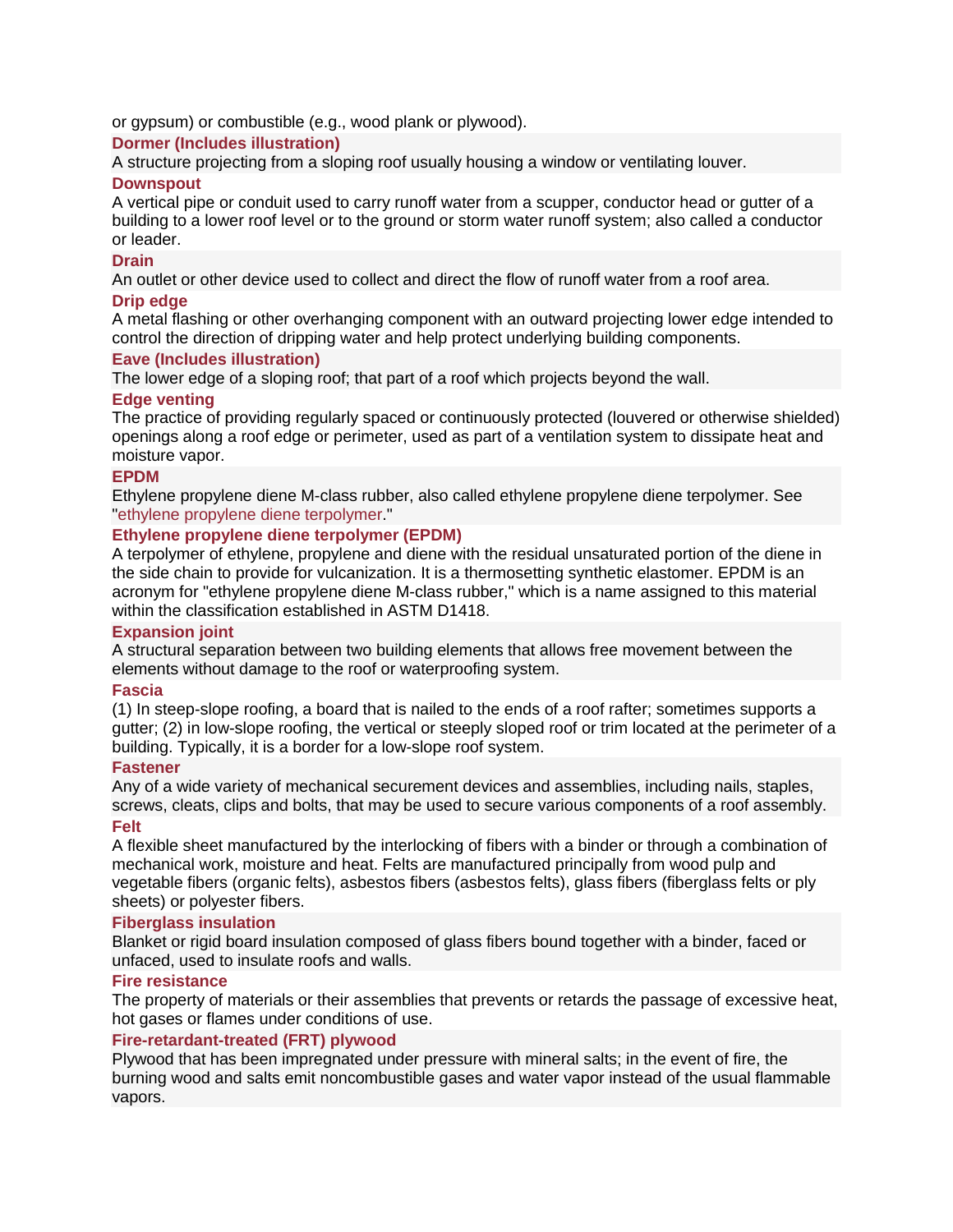# **[Flashing](http://www.everybodyneedsaroof.com/Glossary/Details/303/Flashing)**

Components used to weatherproof or seal roof system edges at perimeters, penetrations, walls, expansion joints, valleys, drains and other places where the roof covering is interrupted or terminated. For example, membrane base flashing covers the edge of the field membrane, and cap flashings or counterflashings shield the upper edges of the base flashing.

### **[Gable \(Includes illustration\)](http://www.everybodyneedsaroof.com/Glossary/Details/322/Gable-Includes-illustration)**

The vertical triangular portion of the end of a building having a double-sloping roof from the level of the eaves to the ridge of the roof.

#### **[Galvanized steel](http://www.everybodyneedsaroof.com/Glossary/Details/326/Galvanized-steel)**

Steel coated with zinc for corrosion resistance.

### **[Gambrel](http://www.everybodyneedsaroof.com/Glossary/Details/327/Gambrel)**

(1) A roof that has two pitches on each side of a central ridge where the upper roof areas have less slope than the lower roof areas; (2) a roof with two inclines on each slope.

# **[Gauge](http://www.everybodyneedsaroof.com/Glossary/Details/328/Gauge)**

A metal thickness measurement; a smaller gauge number indicates a thicker metal.

# **[Glass felt](http://www.everybodyneedsaroof.com/Glossary/Details/332/Glass-felt)**

Glass fibers bonded into a sheet with resin and suitable for impregnation with asphalt in the manufacture of bituminous waterproofing, roof membranes and shingles.

#### **[Granules](http://www.everybodyneedsaroof.com/Glossary/Details/341/Granules)**

Opaque, natural or synthetically colored aggregate commonly used to surface cap sheets, shingles and other granule-surfaced roof coverings; also referred to as mineral or ceramic granules.

# **[Gravel stop](http://www.everybodyneedsaroof.com/Glossary/Details/343/Gravel-stop)**

A flanged device, frequently metallic, designed to prevent loose aggregate from washing off the roof and to provide a continuous finished edge for the roofing.

# **[Gutter](http://www.everybodyneedsaroof.com/Glossary/Details/347/Gutter)**

A channeled component installed along the downslope perimeter of a roof to convey runoff water from the roof to the drain leaders or downspouts.

#### **[Gypsum board panels](http://www.everybodyneedsaroof.com/Glossary/Details/348/Gypsum-board-panels)**

Cementitious board stock with noncombustible core primarily comprised of gypsum that is commonly used as a barrier board, thermal barrier or cover board in a roof assembly.

#### **[Hand-tabbing](http://www.everybodyneedsaroof.com/Glossary/Details/350/Hand-tabbing)**

A method of spot-applying asphalt-based adhesive to shingles for securement and wind resistance. Also termed "hand-sealing."

#### **[Hip \(Includes illustration\)](http://www.everybodyneedsaroof.com/Glossary/Details/359/Hip-Includes-illustration)**

The sloping line along the outer angle formed by the meeting of two sloping sides of a roof with eaves that meet at a right angle.

#### **[Hip roof \(Includes illustration\)](http://www.everybodyneedsaroof.com/Glossary/Details/360/Hip-roof-Includes-illustration)**

A roof that rises by inclined planes from all four sides of a building to form hips at the intersection of adjacent roof slopes.

#### **[Ice dam \(Includes illustration\)](http://www.everybodyneedsaroof.com/Glossary/Details/371/Ice-dam-Includes-illustration)**

A mass of ice formed at the transition from a warm to a cold roof surface, frequently formed by refreezing meltwater at the overhang of a steep roof causing ice and water to back up under roofing materials.

#### **[Insulation](http://www.everybodyneedsaroof.com/Glossary/Details/377/Insulation)**

Any of a variety of materials designed to reduce the flow of heat from or into a building. See ["thermal](http://www.nrca.net/Technical/Search/GlossaryDetails/708)  [insulation.](http://www.nrca.net/Technical/Search/GlossaryDetails/708)"

### **[Interlayment](http://www.everybodyneedsaroof.com/Glossary/Details/378/Interlayment)**

A felt, metal or membrane sheet material used between courses of steep-slope roofing to improve the weather- and water-shedding characteristics of the primary roof covering during times of winddriven precipitation; typically used with wood shakes.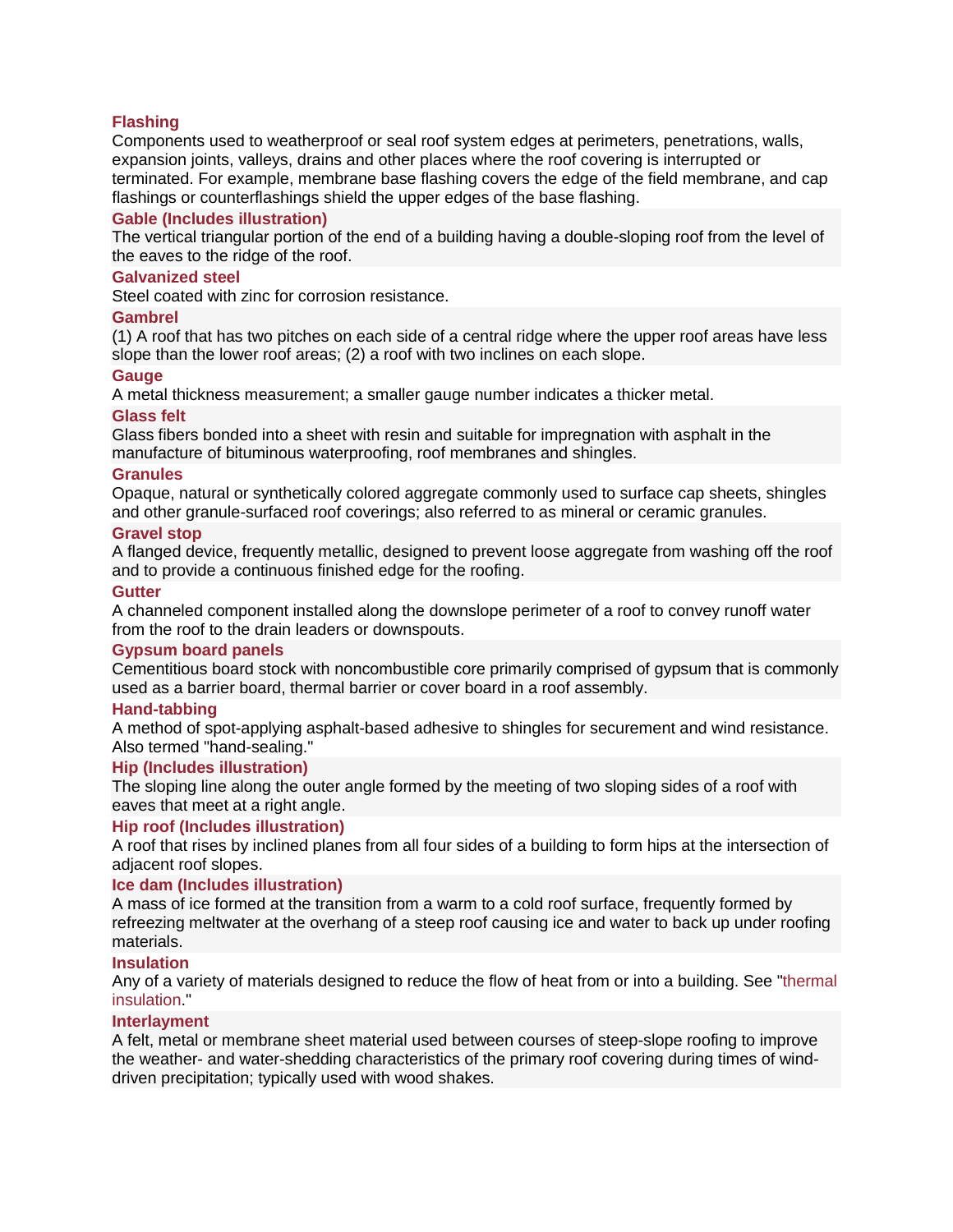# **[Interlocking shingles](http://www.everybodyneedsaroof.com/Glossary/Details/379/Interlocking-shingles)**

Individual shingles that mechanically attach to one another to provide enhanced wind resistance without reliance on sealing strips.

#### **[Joist](http://www.everybodyneedsaroof.com/Glossary/Details/384/Joist)**

Any of the small timbers, metal or wood beams arranged parallel to one another and spanning from wall to wall to support a floor, ceiling or roof of a building.

#### **[Kick-out flashing \(diverter\)](http://www.everybodyneedsaroof.com/Glossary/Details/388/Kick-out-flashing-diverter)**

A metal flashing detail installed at the eave end of a roof-to-wall transition designed to direct runoff away from the wall or wall cladding.

# **[Laminated shingles](http://www.everybodyneedsaroof.com/Glossary/Details/391/Laminated-shingles)**

See "dimensional shingles."

### **[Lap](http://www.everybodyneedsaroof.com/Glossary/Details/392/Lap)**

That part of a roofing, waterproofing or flashing component that overlaps or covers any portion of the same or another type of adjacent component.

#### **[Lead](http://www.everybodyneedsaroof.com/Glossary/Details/396/Lead)**

A soft, malleable, naturally weathering heavy metal; has low melting point and a high coefficient of thermal expansion.

#### **[Low-slope roofs](http://www.everybodyneedsaroof.com/Glossary/Details/408/Low-slope-roofs)**

A category of roofs that generally includes weatherproof membrane types of roof systems installed on slopes at or less than 3:12.

### **[Mansard \(Includes illustration\)](http://www.everybodyneedsaroof.com/Glossary/Details/410/Mansard-Includes-illustration)**

A decorative steep-sloped roof on the perimeter of a building.

#### **[Masonry](http://www.everybodyneedsaroof.com/Glossary/Details/412/Masonry)**

Construction, usually set in mortar, of natural building stone or manufactured units, such as brick, concrete block, adobe, glass block, tile, manufactured stone or gypsum block.

#### **[Membrane](http://www.everybodyneedsaroof.com/Glossary/Details/418/Membrane)**

A flexible or semiflexible roof covering or waterproofing whose primary function is to exclude water.

#### **[Metal flashing](http://www.everybodyneedsaroof.com/Glossary/Details/421/Metal-flashing)**

See ["flashing"](http://www.nrca.net/Technical/Search/GlossaryDetails/303); frequently used as through-wall-, step-, cap- or counterflashing.

#### **[Metal roof panel](http://www.everybodyneedsaroof.com/Glossary/Details/423/Metal-roof-panel)**

A sheet-metal product having an installed weather exposure less than 3 square feet per sheet.

#### **[Mildew](http://www.everybodyneedsaroof.com/Glossary/Details/428/Mildew)**

A superficial growth produced on organic matter or living plants by fungi.

#### **[Mineral-surfaced roofing](http://www.everybodyneedsaroof.com/Glossary/Details/431/Mineral-surfaced-roofing)**

Roofing materials with a surface or top layer consisting of a granule-surfaced sheet.

#### **[Modified bitumen](http://www.everybodyneedsaroof.com/Glossary/Details/432/Modified-bitumen)**

See ["polymer-modified bitumen.](http://www.nrca.net/Technical/Search/GlossaryDetails/507)"

#### **[Mold](http://www.everybodyneedsaroof.com/Glossary/Details/433/Mold)**

A surface growth of fungus on damp or decaying matter. The term has no taxonomic significance and is used only in a general sense of visible fungal growth on organic matter. See ["mildew.](http://www.nrca.net/Technical/Search/GlossaryDetails/428)"

#### **[Nailer](http://www.everybodyneedsaroof.com/Glossary/Details/439/Nailer)**

(Sometimes referred to as "blocking"); a piece or pieces of dimensional lumber and/or plywood secured to a structural deck or walls that provides a receiving medium for the fasteners used to attach membrane or flashing. See ["blocking \(1\).](http://www.nrca.net/Technical/Search/GlossaryDetails/87)"

#### **[Nesting](http://www.everybodyneedsaroof.com/Glossary/Details/444/Nesting)**

(1) The installation of new metal roof deck directly on top of existing metal roof deck; (2) a method of reroofing with new asphalt shingles over existing shingles in which the top edge of the new shingle is butted against the bottom edge of the existing shingle; also known as "butt-and-run method."

#### **[Open valley \(Includes illustration\)](http://www.everybodyneedsaroof.com/Glossary/Details/459/Open-valley-Includes-illustration)**

A method of valley construction in which the steep-slope roof-covering materials on both sides are trimmed along each side of the valley, exposing the metal valley flashing.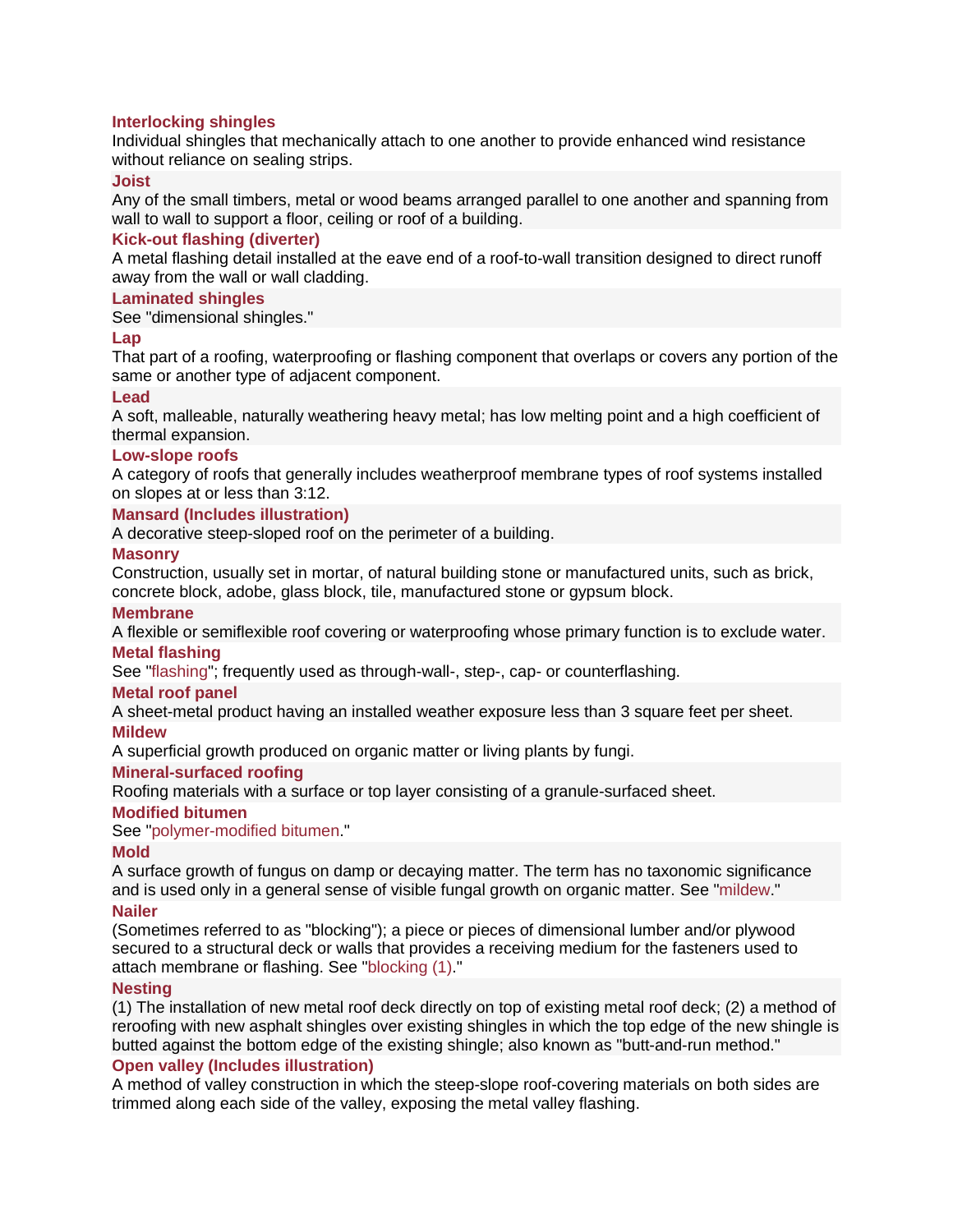# **[Oriented strand board \(OSB\)](http://www.everybodyneedsaroof.com/Glossary/Details/463/Oriented-strand-board-OSB)**

A mat-formed panel product with oriented layers resulting in directional properties. OSB is comprised primarily of wood strands bonded with exterior adhesive formulations under heat and pressure. Design capacities are referenced to the primary and secondary structural axes, which typically correspond to the manufacturing machine and cross-machine directions, respectively. The primary direction is often referred to as the strength direction.

### **[Overflow drainage](http://www.everybodyneedsaroof.com/Glossary/Details/467/Overflow-drainage)**

Component(s) in a roof or waterproofing drainage system used to protect it against damage from a water load imposed by blocked or partially blocked primary drainage system; e.g., overflow scupper, overflow interior drain.

# **[Parapet wall](http://www.everybodyneedsaroof.com/Glossary/Details/474/Parapet-wall)**

The part of a perimeter wall that extends above a roof.

# **[Penetration](http://www.everybodyneedsaroof.com/Glossary/Details/481/Penetration)**

(1) Any construction (e.g., pipes, conduits, HVAC supports) passing through a roof; (2) the consistency of a bituminous material expressed as the distance, in tenths of a millimeter (0.1 mm), that a standard needle penetrates vertically into a sample of material under specified conditions of loading, time and temperature (ASTM D5 is the test method used for bituminous materials). A cone is sometimes used for special purposes instead of a needle.

# **[Pitch-pocket \(pitch-pan\)](http://www.everybodyneedsaroof.com/Glossary/Details/493/Pitch-pocket-pitch-pan)**

A flanged, open-bottomed enclosure made of sheet metal or other material placed around a penetration through the roof, properly stripped-in to the roof membrane and filled with grout and bituminous or polymeric sealants to seal the area around the penetration.

#### **[Ply](http://www.everybodyneedsaroof.com/Glossary/Details/499/Ply)**

A layer of felt or ply sheet in a built-up roof membrane or roof system.

#### **[Plywood](http://www.everybodyneedsaroof.com/Glossary/Details/500/Plywood)**

A flat panel built up of sheets of wood called veneers, united under pressure by a bonding agent to create a panel with an adhesive bond between plies as strong as or stronger than the wood. Plywood is constructed of an odd number of layers with grain of adjacent layers perpendicular. Layers may consist of a single ply or two or more plies laminated with parallel grain direction. Outer layers and all odd-numbered layers generally have the grain direction oriented parallel to the long dimension of the panel

#### **[Polyisocyanurate foam](http://www.everybodyneedsaroof.com/Glossary/Details/504/Polyisocyanurate-foam)**

A cellular, unfaced, preformed rigid thermal insulation produced by the polymerization of polyisocyanates in the presence of polyhydroxyl compounds, catalysts, cell stabilizers, and blowing agents; classified in accordance with ASTM C591.

#### **[Polyisocyanurate foam board](http://www.everybodyneedsaroof.com/Glossary/Details/505/Polyisocyanurate-foam-board)**

A thermal insulation composed of polyisocyanurate foam with adhered facers; commonly called iso or isoboard; classified in accordance with ASTM C1289.

#### **[Polymer-modified bitumen](http://www.everybodyneedsaroof.com/Glossary/Details/507/Polymer-modified-bitumen)**

(1) A bitumen modified by including one or more polymers (e.g., atactic polypropylene, styrene butadiene styrene); (2) composite sheets consisting of a polymer-modified bitumen often reinforced with various types of mats or films and sometimes surfaced with films, foils or mineral granules.

# **[Polyvinyl chloride \(PVC\)](http://www.everybodyneedsaroof.com/Glossary/Details/515/Polyvinyl-chloride-PVC)**

A synthetic thermoplastic polymer prepared from vinyl chloride. PVC can be compounded into flexible and rigid forms through the use of plasticizers, stabilizers, fillers and other modifiers. Rigid forms are used in pipes; flexible forms are used in the manufacture of sheeting and roof membrane materials.

# **[Ponding](http://www.everybodyneedsaroof.com/Glossary/Details/518/Ponding)**

The excessive accumulation of water at low-lying areas on a roof that remains after 48 hours after precipitation under conditions conducive to drying.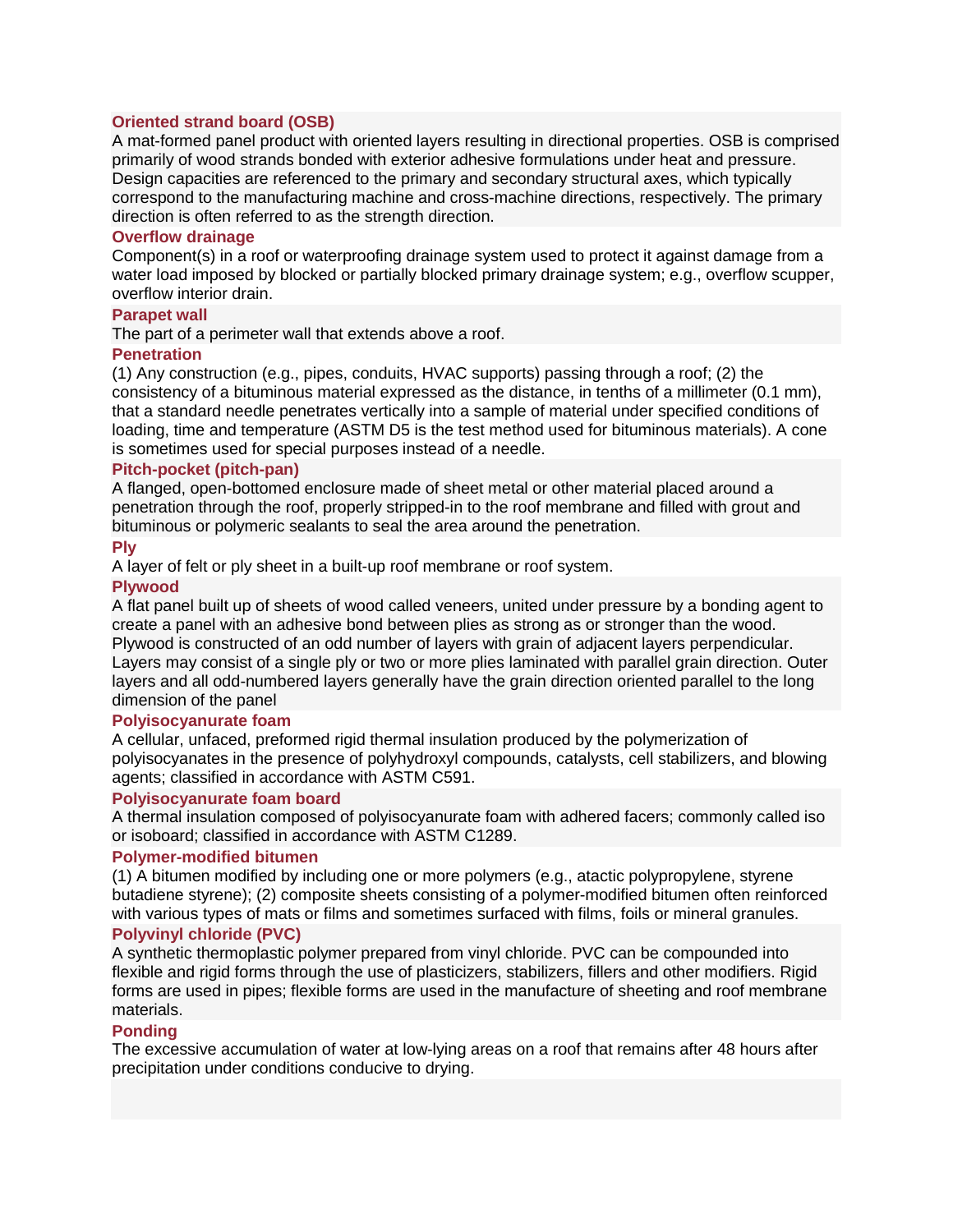### **[Positive drainage](http://www.everybodyneedsaroof.com/Glossary/Details/521/Positive-drainage)**

The drainage condition in which consideration has been made during design for all loading deflections of the deck and additional roof slope has been provided to ensure drainage of the roof area within 48 hours of precipitation.

#### **[Primary drainage](http://www.everybodyneedsaroof.com/Glossary/Details/528/Primary-drainage)**

Drainage devices, such as drains or scuppers, that provide for the direct removal of water from a waterproofing system.

# **[PVC](http://www.everybodyneedsaroof.com/Glossary/Details/537/PVC)**

See ["polyvinyl chloride \(PVC\).](http://www.nrca.net/Technical/Search/GlossaryDetails/515)"

### **[Racking](http://www.everybodyneedsaroof.com/Glossary/Details/540/Racking)**

A method of asphalt shingle application also referred to as the "straight-up method,' whereby shingle courses are applied vertically up the roof rather than laterally or across and up; requires placing a part of a shingle under product already in place every other course, which may result in a less-thanrecommended number of nails being used for fastening.

# **[Rafter](http://www.everybodyneedsaroof.com/Glossary/Details/541/Rafter)**

One of a series of sloped structural members that extend from the ridge or hip to the downslope perimeter or eave designed to support the roof deck or secondary horizontal structural members such as purlins and the associated loads.

#### **[Raggle](http://www.everybodyneedsaroof.com/Glossary/Details/542/Raggle)**

A groove or slot often cut in a masonry wall or other vertical surface adjoining a roof for inserting an inset flashing component such as a reglet.

# **[Rake \(Includes illustration\)](http://www.everybodyneedsaroof.com/Glossary/Details/543/Rake-Includes-illustration)**

The sloped edge of a roof at or adjacent to the first or last rafter.

#### **[Receiver](http://www.everybodyneedsaroof.com/Glossary/Details/546/Receiver)**

A component in a two-piece counterflashing that may be surface-mounted to a wall, inset into a raggle or embedded behind cladding. It is used for ease of installation and future maintenance and repair or replacement. See ["reglet.](http://www.nrca.net/Technical/Search/GlossaryDetails/550)"

#### **[Re-cover](http://www.everybodyneedsaroof.com/Glossary/Details/547/Re-cover)**

The process of installing an additional roof covering over a prepared existing roof covering without removing the existing roof covering.

#### **[Reglet](http://www.everybodyneedsaroof.com/Glossary/Details/550/Reglet)**

A sheet-metal receiver for the attachment of counterflashing. A reglet may be surface-mounted, inset into a raggle or embedded behind cladding.

#### **[Replacement](http://www.everybodyneedsaroof.com/Glossary/Details/553/Replacement)**

The process of removing the existing roof covering, repairing any damaged substrate and installing a new roof covering; also know as "tear-off and replacement."

# **[Reroofing](http://www.everybodyneedsaroof.com/Glossary/Details/554/Reroofing)**

The process of recovering or replacing an existing roof covering. See ["re-cover"](http://www.nrca.net/Technical/Search/GlossaryDetails/547) and ["replacement.](http://www.nrca.net/Technical/Search/GlossaryDetails/553)" **[Ridge \(Includes illustration\)](http://www.everybodyneedsaroof.com/Glossary/Details/557/Ridge-Includes-illustration)**

Highest point on a roof, represented by a horizontal line where two roof areas intersect, running the length of the area.

# **[Ridge board](http://www.everybodyneedsaroof.com/Glossary/Details/558/Ridge-board)**

A horizontal board in wood frame construction at the upper end of the common rafters to which the rafters are nailed.

# **[Ridge cap](http://www.everybodyneedsaroof.com/Glossary/Details/559/Ridge-cap)**

A material or covering applied over the ridge of a roof.

#### **[Ridge course](http://www.everybodyneedsaroof.com/Glossary/Details/560/Ridge-course)**

The last or top course of roofing materials, such as tile, roll roofing, shingles, that covers the ridge and overlaps the intersecting field roofing.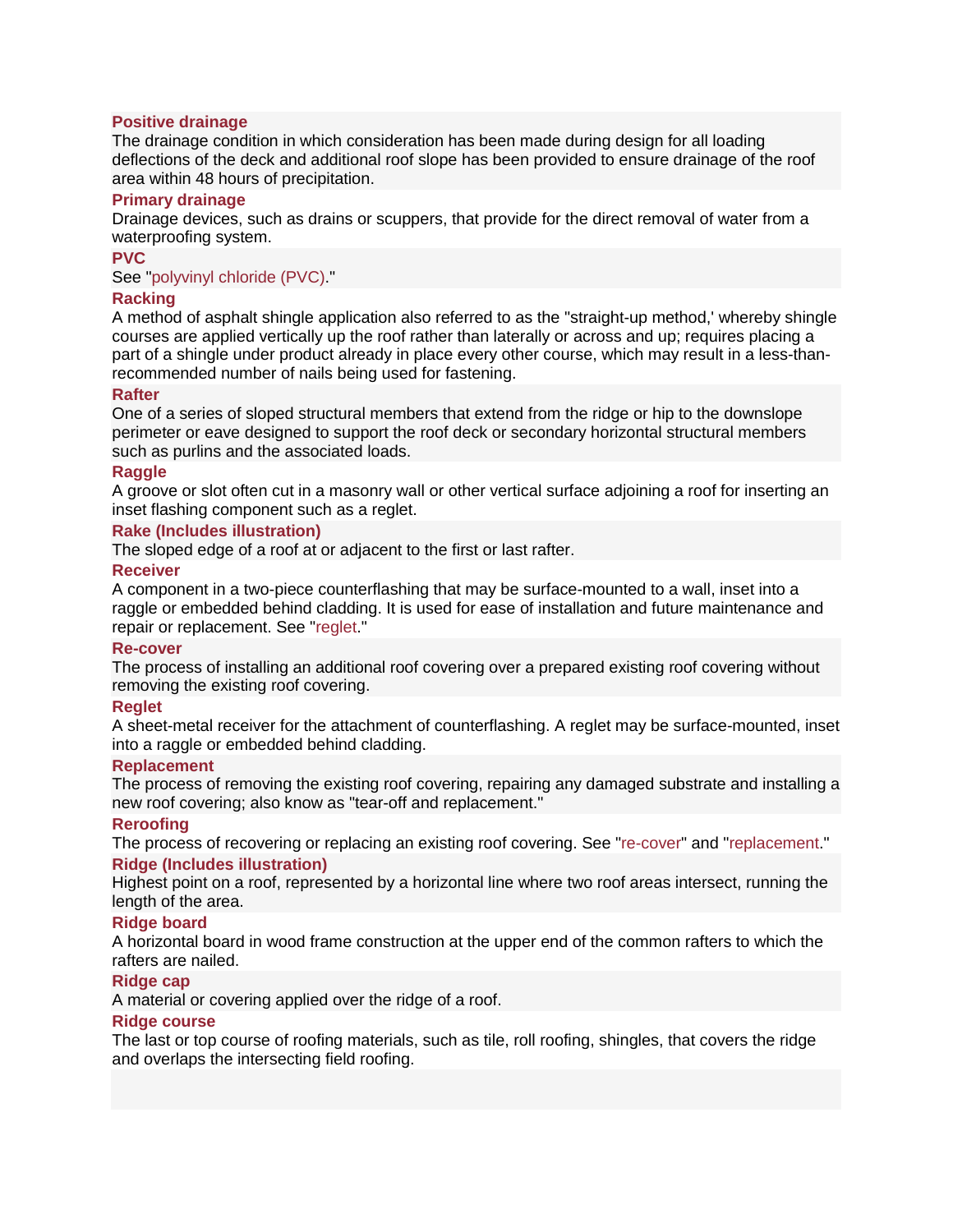# **[Ridge vent](http://www.everybodyneedsaroof.com/Glossary/Details/561/Ridge-vent)**

A ventilator located at the ridge that allows the escape of warm and/or moist air from the attic area or rafter cavity.

# **[Roll roofing](http://www.everybodyneedsaroof.com/Glossary/Details/564/Roll-roofing)**

Coated felts, either smooth or mineral-surfaced.

#### **[Roof](http://www.everybodyneedsaroof.com/Glossary/Details/565/Roof)**

(1) The cover of a building; (2) to cover with a roof.

#### **[Roof area divider](http://www.everybodyneedsaroof.com/Glossary/Details/566/Roof-area-divider)**

See ["area divider.](http://www.nrca.net/Technical/Search/GlossaryDetails/44)"

# **[Roof assembly](http://www.everybodyneedsaroof.com/Glossary/Details/567/Roof-assembly)**

An assembly of interacting roof components including the roof deck, vapor retarder (if present), insulation and membrane or primary roof covering designed to weatherproof.

# **[Roof covering](http://www.everybodyneedsaroof.com/Glossary/Details/569/Roof-covering)**

The exterior roof cover or skin of the roof assembly consisting of membrane, panels, sheets, shingles, tiles, etc.

# **[Roof curb](http://www.everybodyneedsaroof.com/Glossary/Details/570/Roof-curb)**

Raised frame used to mount mechanical units such as air conditioning units, exhaust fans, skylights, etc., on a roof.

# **[Roof slope](http://www.everybodyneedsaroof.com/Glossary/Details/571/Roof-slope)**

The angle a roof surface makes with the horizontal, expressed as a ratio of the units of vertical rise to the units of horizontal length (sometimes referred to as run). For English units of measurement, when dimensions are given in inches, slope may be expressed as a ratio of rise to run, such as 4:12, or as an angle in degrees.

# **[Roof system](http://www.everybodyneedsaroof.com/Glossary/Details/572/Roof-system)**

A system of interacting roof components generally consisting of a membrane or primary roof covering and roof insulation (not including the roof deck) designed to weatherproof and sometimes improve the building's thermal resistance.

#### **[Rust](http://www.everybodyneedsaroof.com/Glossary/Details/576/Rust)**

(1) A reddish material, primarily hydrated iron oxide; a corrosion product formed on iron or its alloys, resulting from exposure to a humid atmosphere or chemical attack; (2) a special case of corrosion that deteriorates or alters the original surface condition.

#### **[Saddle](http://www.everybodyneedsaroof.com/Glossary/Details/578/Saddle)**

A small tapered/sloped roof area structure that helps to channel surface water to drains; frequently located in a valley. A saddle is often constructed like a small hip roof or pyramid with a diamondshaped base.

# **[Scupper](http://www.everybodyneedsaroof.com/Glossary/Details/585/Scupper)**

A drainage device in the form of an outlet through a wall, parapet wall or raised roof edge typically lined with a sheet-metal sleeve.

#### **[Sealant](http://www.everybodyneedsaroof.com/Glossary/Details/588/Sealant)**

(1) A material that has the adhesive and cohesive properties to form a seal; (2) a mixture of polymers, fillers and pigments used to fill and seal joints where moderate movement is expected; unlike caulking, it cures to a resilient solid.

#### **[Seam](http://www.everybodyneedsaroof.com/Glossary/Details/591/Seam)**

A joint formed by mating two separate sections of material. Seams can be made or sealed in a variety of ways, including adhesive bonding, hot-air welding, solvent welding, using adhesive tape and sealant.

### **[Self-adhering membrane](http://www.everybodyneedsaroof.com/Glossary/Details/593/Self-adhering-membrane)**

A membrane that can adhere to a substrate and to itself at overlaps without the use of an additional adhesive. The undersurface of a self-adhering membrane is protected by a release paper or film, which prevents the membrane from bonding to itself during shipping and handling.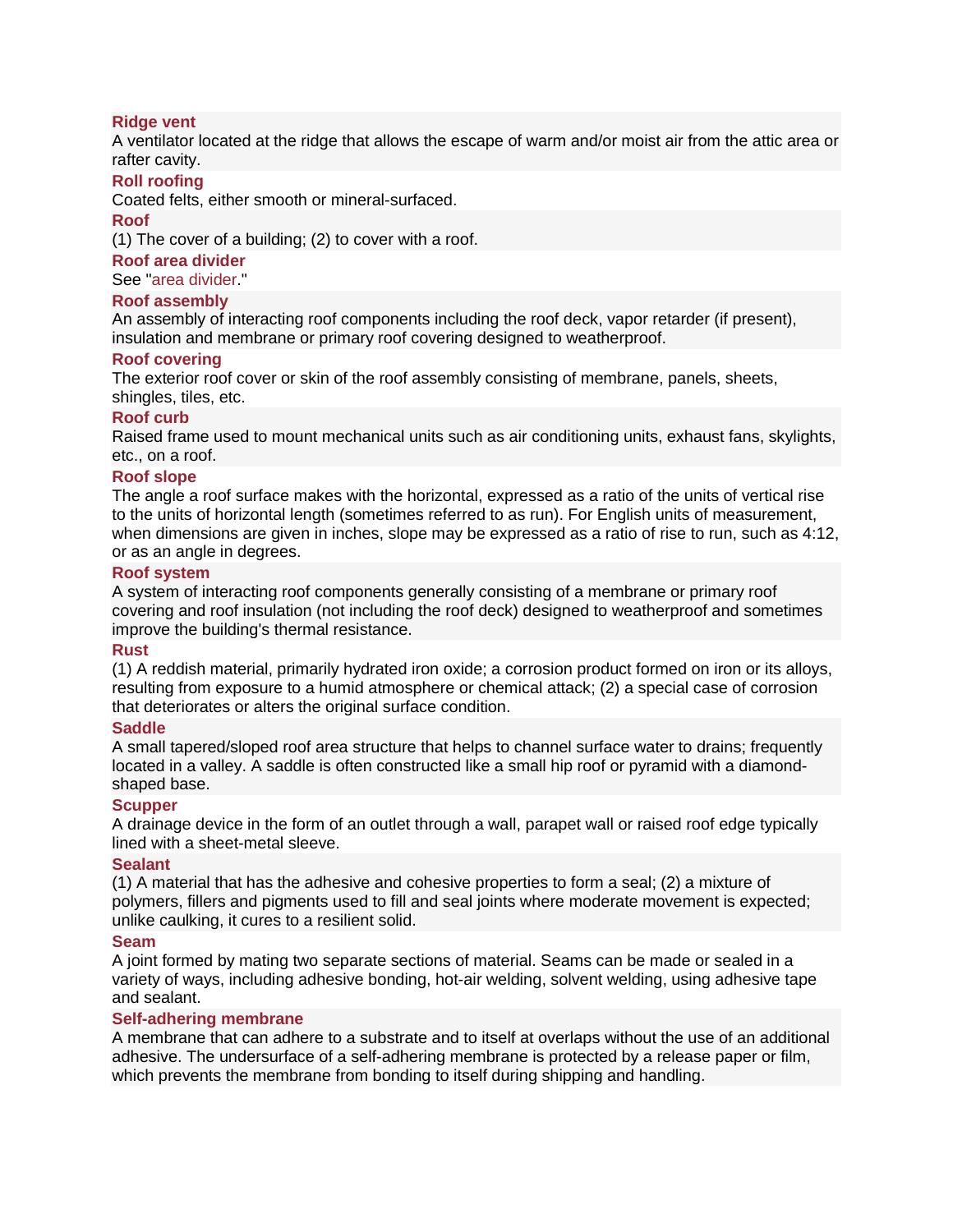# **[Service life](http://www.everybodyneedsaroof.com/Glossary/Details/602/Service-life)**

(1) The period of time a building component or system will function successfully without replacement or excessive repair assuming reasonable or expected periodic maintenance is performed; (2) the number of years of service a material, system or structure will provide before rehabilitation or replacement is required.

### **[Shingle](http://www.everybodyneedsaroof.com/Glossary/Details/606/Shingle)**

(1) A small unit of prepared roofing designed for installation with similar units in overlapping rows or courses on inclines normally exceeding 3:12 slope; (2) to cover with shingles; (3) to apply any sheet material in succeeding overlapping rows like shingles.

# **[Siding](http://www.everybodyneedsaroof.com/Glossary/Details/611/Siding)**

The finish covering of an exterior wall of a frame building; the siding may be a cladding material such as wood, aluminum or vinyl (but not masonry).

# **[Single-ply roofing](http://www.everybodyneedsaroof.com/Glossary/Details/616/Single-ply-roofing)**

A roof system in which the principal roof covering is a single-layer flexible thermoset or thermoplastic membrane.

# **[Skylight \(Includes illustration\)](http://www.everybodyneedsaroof.com/Glossary/Details/621/Skylight-Includes-illustration)**

An opening in a roof that is covered with a transparent or translucent material; used to admit diffuse light to the space below; commonly mounted on a framed curb.

#### **[Slab](http://www.everybodyneedsaroof.com/Glossary/Details/622/Slab)**

A layer of reinforced concrete, generally flat and horizontal (or minimally sloped), usually of uniform thickness, placed on prepared earth or supported by beams, columns or walls.

# **[Slate](http://www.everybodyneedsaroof.com/Glossary/Details/626/Slate)**

A hard, brittle metamorphic rock consisting mainly of clay minerals used extensively as dimensional stone for steep roofing and in granular form as surfacing on some other roofing materials.

#### **[Slope](http://www.everybodyneedsaroof.com/Glossary/Details/630/Slope)**

The angle of incline, usually expressed as a ratio of rise to run, or as an angle. See ["roof slope.](http://www.nrca.net/Technical/Search/GlossaryDetails/571)"

#### **[Snow guard](http://www.everybodyneedsaroof.com/Glossary/Details/635/Snow-guard)**

A series of devices attached to the roof in a pattern that attempts to hold snow in place, thus preventing sudden snow or ice slides from the roof; any device intended to prevent snow from sliding off a roof.

#### **[Soffit](http://www.everybodyneedsaroof.com/Glossary/Details/637/Soffit)**

The exposed undersurface of any exterior overhanging section of a roof eave.

#### **[Soffit vent](http://www.everybodyneedsaroof.com/Glossary/Details/638/Soffit-vent)**

A manufactured or custom built air inlet source located at the downslope eave or in the soffit of a roof assembly.

#### **[Soil stack](http://www.everybodyneedsaroof.com/Glossary/Details/640/Soil-stack)**

A sanitation pipe that penetrates the roof; used to vent plumbing fixtures.

#### **[Solder](http://www.everybodyneedsaroof.com/Glossary/Details/641/Solder)**

A lead and tin mixture that is melted and used to bond two pieces of some types of metals together. **[Span](http://www.everybodyneedsaroof.com/Glossary/Details/647/Span)**

The distance between supports or beams, girders or trusses.

# **[Spray polyurethane foam \(SPF\)](http://www.everybodyneedsaroof.com/Glossary/Details/660/Spray-polyurethane-foam-SPF)**

A foamed plastic material, formed by mixing and spraying two components, methylene diphenyl diisocynate (MDI) ("A-component") and resin containing a polyol ("B-component") to form a rigid, fully adhered, water-resistant and insulating membrane.

### **[Square](http://www.everybodyneedsaroof.com/Glossary/Details/663/Square)**

(1) A unit used in measuring roof area equivalent to 100 square feet; (2) a quantity of material sufficient to cover 100 square feet of a roof deck.

#### **[Stainless steel](http://www.everybodyneedsaroof.com/Glossary/Details/666/Stainless-steel)**

An alloy of steel that contains chromium and also may contain nickel or copper; generally, has good resistance to corrosion.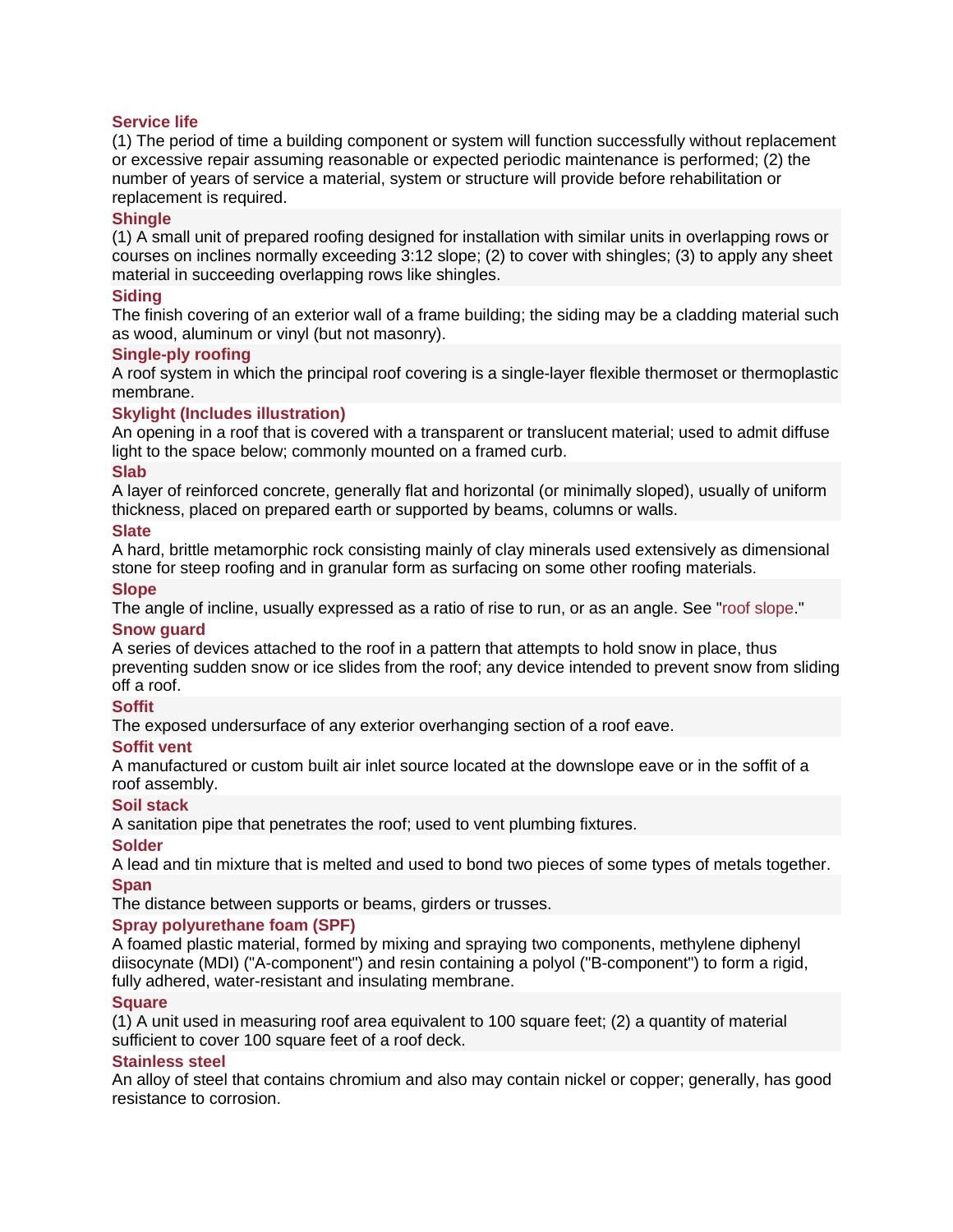# **[Standing seam](http://www.everybodyneedsaroof.com/Glossary/Details/667/Standing-seam)**

In metal roofing, a type of seam between adjacent sheets of material made by turning up the edges of two adjacent metal panels and then folding or interlocking them in a variety of ways.

#### **[Starter course](http://www.everybodyneedsaroof.com/Glossary/Details/668/Starter-course)**

The first layer of roofing, applied along a line adjacent to the downslope perimeter of the roof area; with steep-slope water-shedding roof coverings, the starter course is covered by the first course.

# **[Starter sheet](http://www.everybodyneedsaroof.com/Glossary/Details/669/Starter-sheet)**

(1) Felt, ply sheet or membrane strip that is made or cut to a width narrower than the standard width of the roll material and used to start the shingling pattern at a roof edge; (2) particular width sheet designed for perimeters in some mechanically attached and fully adhered single-ply systems.

# **[Starter strip](http://www.everybodyneedsaroof.com/Glossary/Details/670/Starter-strip)**

Roll roofing or shingle strips applied along the downslope eave line before the first course of roof covering and intended to fill spaces between cutouts and joints of the first course.

# **[Steel](http://www.everybodyneedsaroof.com/Glossary/Details/671/Steel)**

A malleable alloy of iron and carbon produced by melting and refining pig iron and/or scrap steel; graded according to the carbon content (in a range from 0.02 percent to 1.7 percent); other elements, such as manganese and silicon, may be included to provide special properties.

# **[Steel joist \(open web steel joist\)](http://www.everybodyneedsaroof.com/Glossary/Details/672/Steel-joist-open-web-steel-joist)**

Normally used as a horizontal supporting member between beams or other structural members; suitable for the support of some roof decks.

# **[Steep-slope roofs \(Includes illustration\)](http://www.everybodyneedsaroof.com/Glossary/Details/674/Steep-slope-roofs-Includes-illustration)**

A category of roofing that generally includes water-shedding types of roof coverings installed on slopes exceeding 3:12.

# **[Step flashing \(Includes illustration\)](http://www.everybodyneedsaroof.com/Glossary/Details/675/Step-flashing-Includes-illustration)**

Individual pieces of sheet-metal material used to flash walls, around chimneys, dormers and such projections along the slope of a roof. Individual pieces are overlapped and stepped up the vertical surface.

#### **[Strip shingles](http://www.everybodyneedsaroof.com/Glossary/Details/679/Strip-shingles)**

Asphalt shingles that are manufactured in strips approximately three times as long as they are wide with or without cutouts.

#### **[Structural panel](http://www.everybodyneedsaroof.com/Glossary/Details/681/Structural-panel)**

A metal roof panel designed to be applied over open framing rather than a continuous or closely spaced roof deck.

#### **[Substrate](http://www.everybodyneedsaroof.com/Glossary/Details/683/Substrate)**

The surface upon which a roofing or waterproofing membrane is applied (e.g., in roofing, the structural deck or rigid board insulation).

# **[Surfacing](http://www.everybodyneedsaroof.com/Glossary/Details/687/Surfacing)**

The top layer or layers of a roof covering specified or designed to protect the underlying roofing from direct exposure to the weather.

#### **[Tab](http://www.everybodyneedsaroof.com/Glossary/Details/689/Tab)**

A section of the exposed portion of a strip shingle defined by cutouts.

# **[Thermal resistance \(R\)](http://www.everybodyneedsaroof.com/Glossary/Details/710/Thermal-resistance-R)**

The quantity determined by the temperature difference at steady state between two defined surfaces of a material or construction that induces a unit heat flow rate through a unit area. In English (inch•pound) units, it is expressed as F•ft<sup>2</sup>•h/Btu.

Note 1: A thermal resistance (R) value applies to a specific thickness of a material or construction.

Note 2: The thermal resistance (R) of a material is the reciprocal of the thermal conductance  $(C)$  of the same material (i.e.,  $R = 1/C$ ).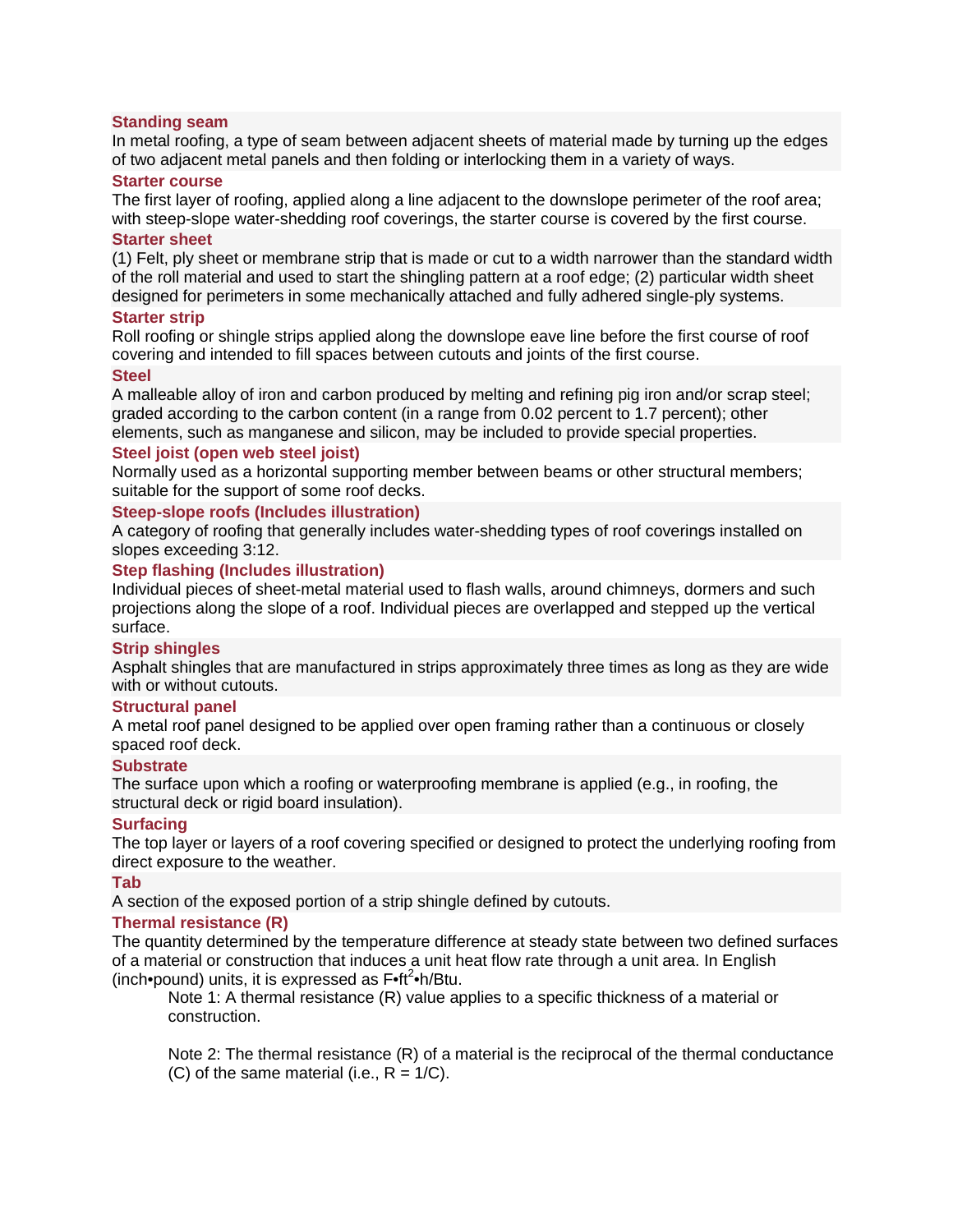Note 3: Thermal resistance (R) values can be added, subtracted, multiplied and divided by mathematically appropriate methods.

# **[Thermoplastic olefin membrane \(TPO\)](http://www.everybodyneedsaroof.com/Glossary/Details/716/Thermoplastic-olefin-membrane-TPO)**

A blend of polypropylene and ethylene-propylene polymers, colorant, flame retardants, ultraviolet radiation absorbers and other proprietary substances that may be blended with the TPO to achieve the desired physical properties. The membrane may or may not be reinforced.

# **[Through-wall flashing](http://www.everybodyneedsaroof.com/Glossary/Details/719/Through-wall-flashing)**

A water-resistant membrane or material assembly extending totally through a wall and its cavities positioned to direct water within the wall to the exterior, usually through weep holes.

# **[Torch-applied](http://www.everybodyneedsaroof.com/Glossary/Details/726/Torch-applied)**

Method used in the installation of polymer-modified bitumen membranes characterized by using open flame propane torch equipment.

# **[TPO](http://www.everybodyneedsaroof.com/Glossary/Details/727/TPO)**

thermoplastic olefin.

# **[Truss](http://www.everybodyneedsaroof.com/Glossary/Details/731/Truss)**

A structure made up of three or more members usually in some triangular arrangement with each member designed to carry a tension or compression force. The entire structure in turn acts as a beam.

#### **[Underlayment](http://www.everybodyneedsaroof.com/Glossary/Details/737/Underlayment)**

An asphalt-saturated felt or other sheet material (may be self-adhering) installed between a roof deck and roof covering, usually used in a steep-slope roof construction. Underlayment is primarily used to separate a roof covering from the roof deck, shed water and provide secondary weather protection for the roof area of the building.

# **[Valley \(Includes illustration\)](http://www.everybodyneedsaroof.com/Glossary/Details/743/Valley-Includes-illustration)**

The internal angle formed by the intersection of two sloping roof planes.

### **[Vapor barrier](http://www.everybodyneedsaroof.com/Glossary/Details/744/Vapor-barrier)**

See ["vapor retarder.](http://www.nrca.net/Technical/Search/GlossaryDetails/747)"

#### **[Vapor retarder](http://www.everybodyneedsaroof.com/Glossary/Details/747/Vapor-retarder)**

Layer(s) of material or a laminate used to appreciably reduce the flow of water vapor into a roof assembly.

# **[Veneer](http://www.everybodyneedsaroof.com/Glossary/Details/748/Veneer)**

(1) A single wythe of masonry for facing purposes that may not be structurally connected; (2) any of the thin layers of wood glued together to form plywood.

#### **[Vent](http://www.everybodyneedsaroof.com/Glossary/Details/749/Vent)**

An opening designed to convey air, heat, water vapor or other gas from inside a building or a building component to the atmosphere.

#### **[Water-shedding](http://www.everybodyneedsaroof.com/Glossary/Details/760/Water-shedding)**

The ability of individual, overlapping components to resist the passage of water without hydrostatic pressure.

#### **[Water-shedding roof system](http://www.everybodyneedsaroof.com/Glossary/Details/761/Water-shedding-roof-system)**

A roof system that depends on gravity for quick drainage via water shedding to prevent water entry into or through the system.

#### **[Water and ice-dam protection membrane \(Includes illustration\)](http://www.everybodyneedsaroof.com/Glossary/Details/762/Water-and-ice-dam-protection-membrane-Includes-illustration)**

A continuous membrane installed under steep-slope roofing materials in areas subject to ice damming or wind-driven rain that prohibits water that gets through the roof covering from getting into the structure; ice- and water-protection membranes classified by ASTM D1970 must also seal around fasteners.

### **[Waterproofing](http://www.everybodyneedsaroof.com/Glossary/Details/768/Waterproofing)**

Treatment of a surface or structure to prevent the passage of water under hydrostatic pressure.